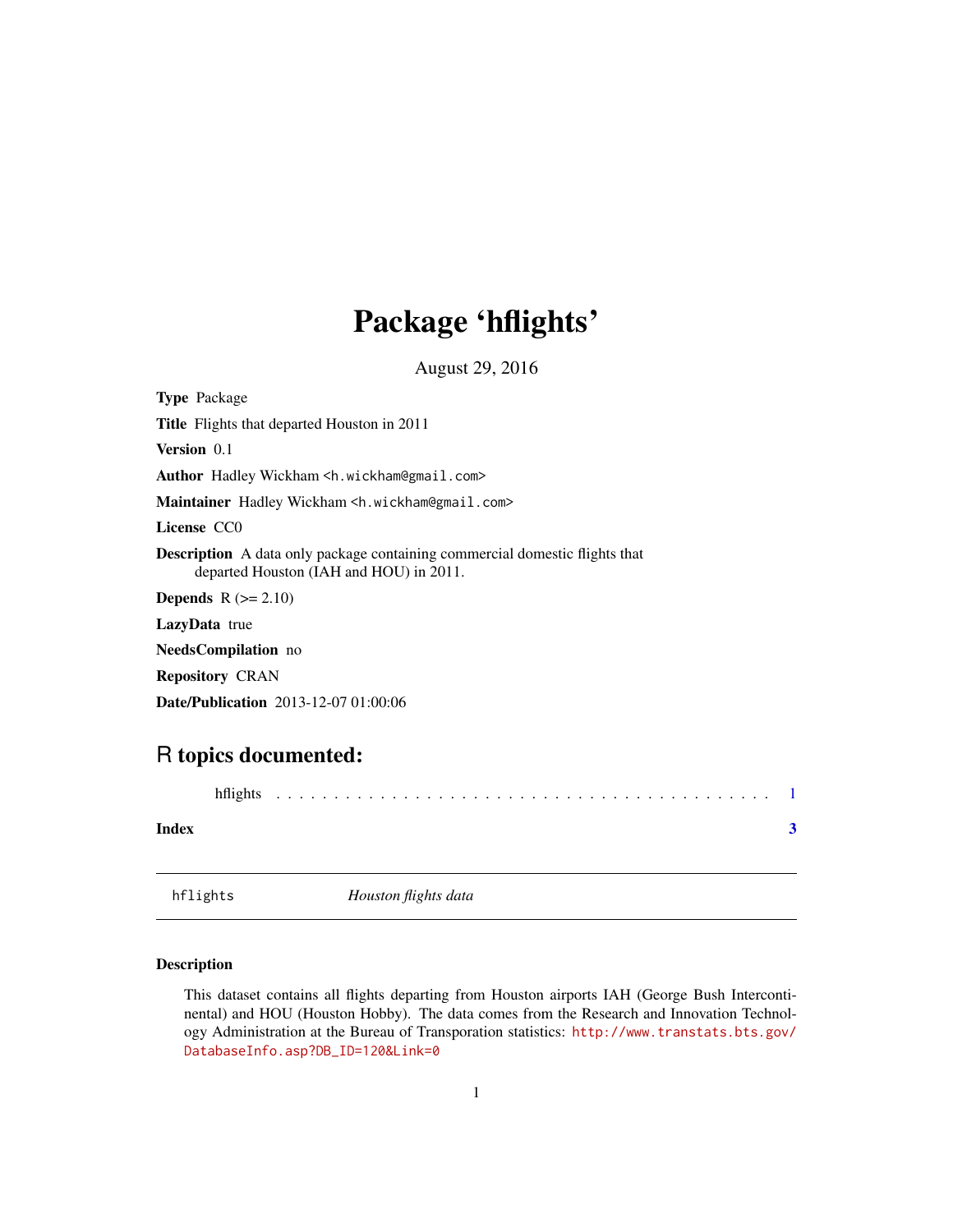#### Usage

hflights

#### Format

A data frame with 227,496 rows and 21 columns.

#### Details

src\_hflights caches a SQLite version of the data in a standard location for use in examples.

#### Variables

- Year, Month, DayofMonth: date of departure
- DayOfWeek: day of week of departure (useful for removing weekend effects)
- DepTime, ArrTime: departure and arrival times (in local time, hhmm)
- UniqueCarrier: unique abbreviation for a carrier
- FlightNum: flight number
- TailNum: airplane tail number
- ActualElapsedTime: elapsed time of flight, in minutes
- AirTime: flight time, in minutes
- ArrDelay, DepDelay: arrival and departure delays, in minutes
- Origin, Dest origin and destination airport codes
- Distance: distance of flight, in miles
- TaxiIn, TaxiOut: taxi in and out times in minutes
- Cancelled: cancelled indicator:  $1 = Yes, 0 = No$
- CancellationCode: reason for cancellation:  $A =$  carrier,  $B =$  weather,  $C =$  national air system,  $D =$  security
- Diverted: diverted indicator:  $1 = Yes$ ,  $0 = No$

#### Examples

head(hflights)